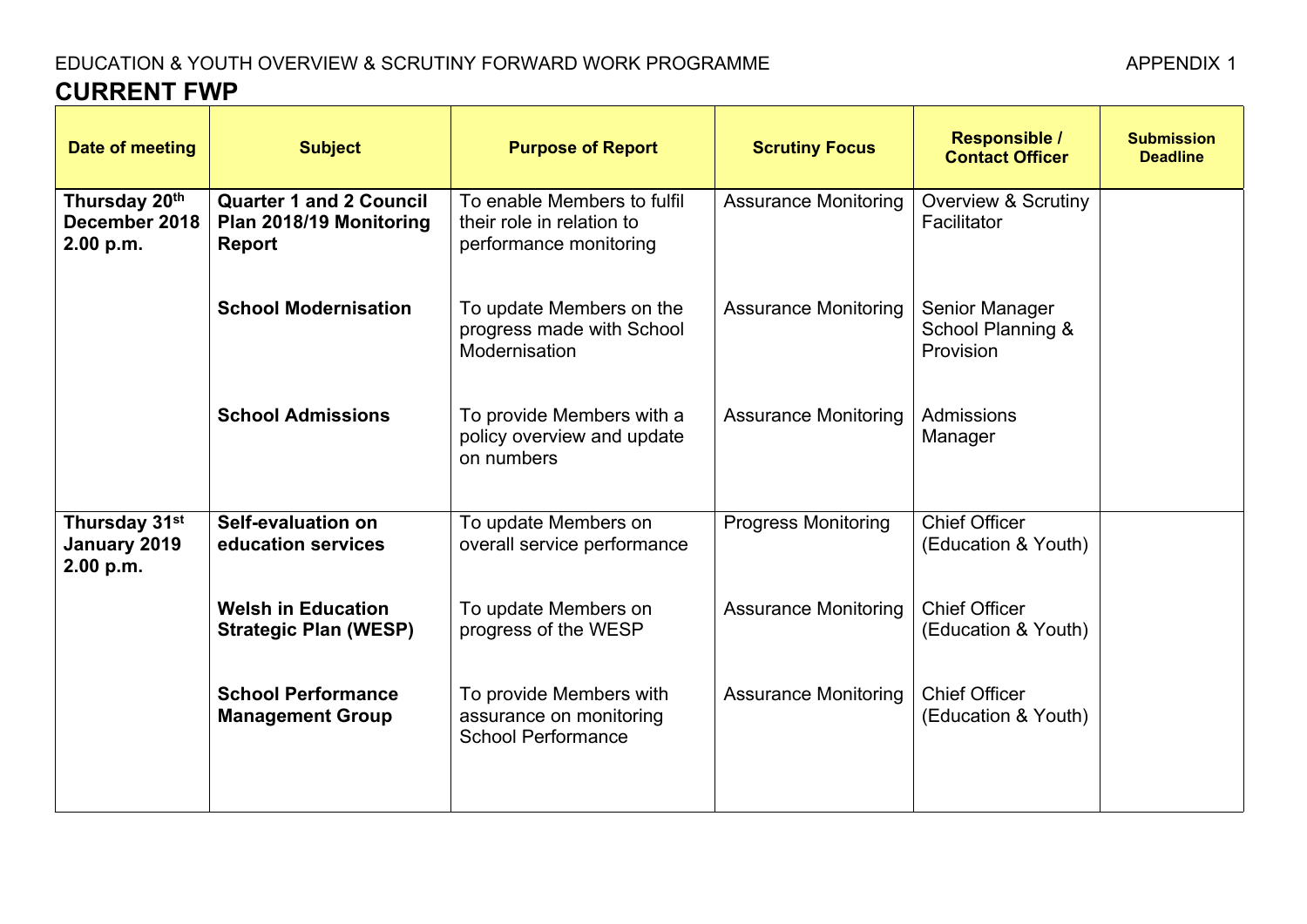## EDUCATION & YOUTH OVERVIEW & SCRUTINY FORWARD WORK PROGRAMME AND APPENDIX 1

| Thursday 21st<br><b>March 2019</b><br>2.00 p.m. | <b>Quarter 3 Council Plan</b><br>2018/19 Monitoring<br><b>Report</b>                                  | To enable Members to fulfil<br>their role in relation to<br>performance monitoring                                             | <b>Assurance Monitoring</b> | <b>Overview &amp; Scrutiny</b><br>Facilitator |  |
|-------------------------------------------------|-------------------------------------------------------------------------------------------------------|--------------------------------------------------------------------------------------------------------------------------------|-----------------------------|-----------------------------------------------|--|
|                                                 | <b>Learner Outcomes -</b><br>include attendance and<br>exclusions in annual<br>leaner outcomes report | To provide Members with a<br>summary of learner outcomes<br>across primary and<br>secondary school                             | <b>Assurance Monitoring</b> | <b>Chief Officer</b><br>(Education & Youth)   |  |
| Thursday 16th<br><b>May 2019</b><br>2.00 p.m.   | <b>Social Media &amp; Internet</b><br><b>Safety</b>                                                   | To receive an annual report<br>assurance/monitoring                                                                            | <b>Assurance Monitoring</b> | Senior Manager-<br>School<br>Improvement      |  |
|                                                 | <b>Care Leavers</b>                                                                                   | To provide an update to<br>Members on what the Council<br>was doing for Care Leavers                                           | <b>Assurance Monitoring</b> | <b>Chief Officer</b><br>(Education & Youth)   |  |
|                                                 | <b>Additional Learning</b><br><b>Needs</b>                                                            | To provide an update to<br>Members on Legislative<br>Changes                                                                   | <b>Raising Awareness</b>    | <b>Chief Officer</b><br>(Education & Youth)   |  |
| Thursday 27th<br><b>June 2019</b><br>2.00 p.m.  | <b>Quarter 4/Year-end</b><br>Council Plan 2018/19<br><b>Monitoring Report</b>                         | To enable Members to fulfil<br>their role in relation to<br>performance monitoring                                             | <b>Assurance Monitoring</b> | <b>Overview &amp; Scrutiny</b><br>Facilitator |  |
|                                                 | <b>Regional School</b><br><b>Effectiveness and</b><br><b>Improvement Service</b><br>(GwE)             | To receive an update on<br>progress with the<br>development of the regional<br>school effectiveness and<br>improvement service | Assurance/Monitoring        | <b>Overview &amp; Scrutiny</b><br>Facilitator |  |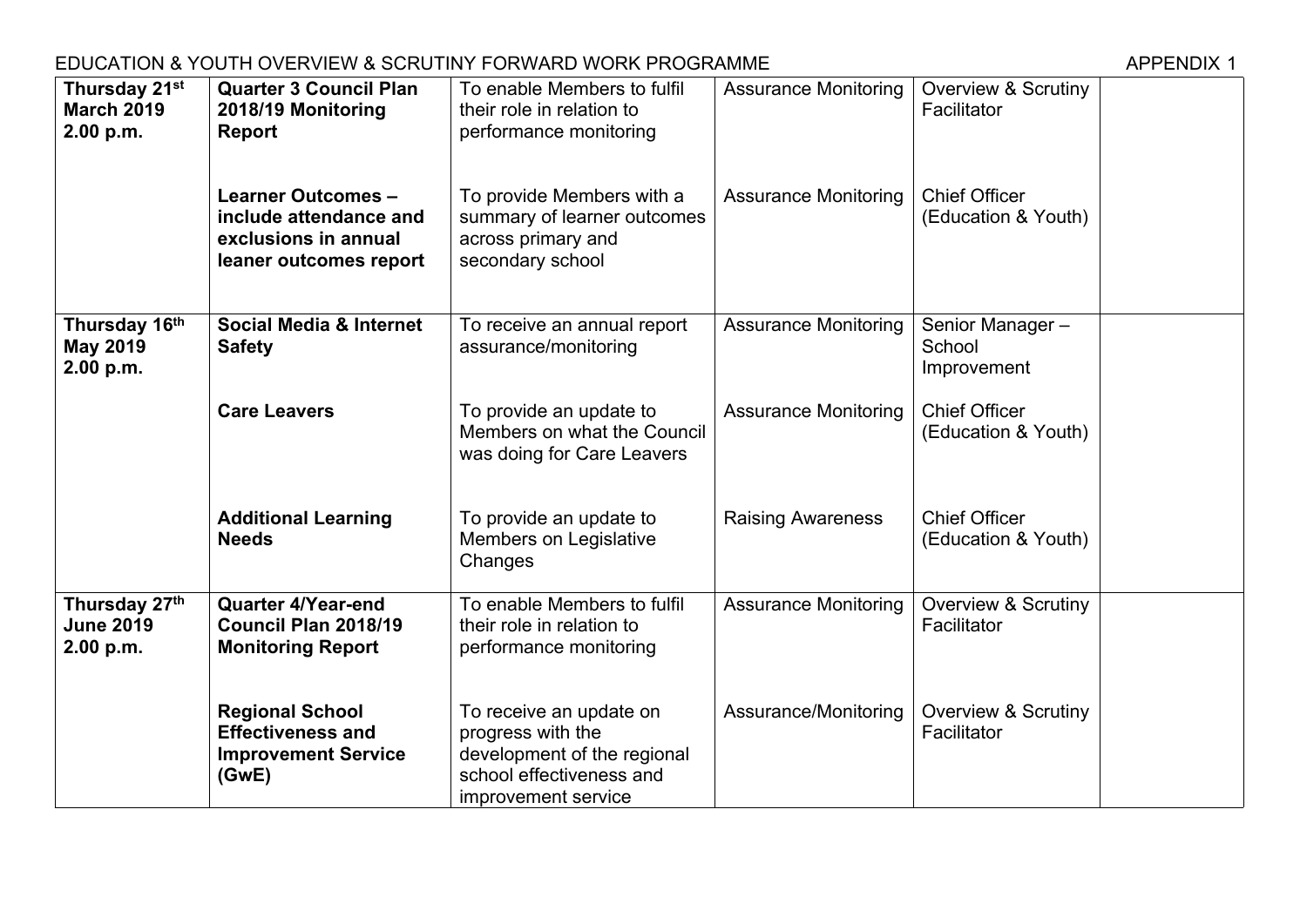#### **Items to be scheduled to a date**

- School Governors following the outcome of the national governance review
- School Health Research Network to provide a report on the outcome of the research when available
- Reqruitment of Head Teachers and Senior and Midddle Tier Leaders An overview of anonymised results following engagement with the Secondary Heads' Federation – suggested at 28<sup>th</sup> June meeting
- Post 16 Workshop to be arranged early 2019 following the review of Post 16 transport

### **INFORMATION REPORTS TO BE CIRCULATED TO THE COMMITTEE**

| <b>Item</b>                | <b>Purpose of information report</b>                                                                                                              | <b>Month</b> |
|----------------------------|---------------------------------------------------------------------------------------------------------------------------------------------------|--------------|
| Health & Safety in Schools | Information report on accidents during the academic year and the<br>actions taken to support schools in achieving healthy and safe<br>environment | December     |